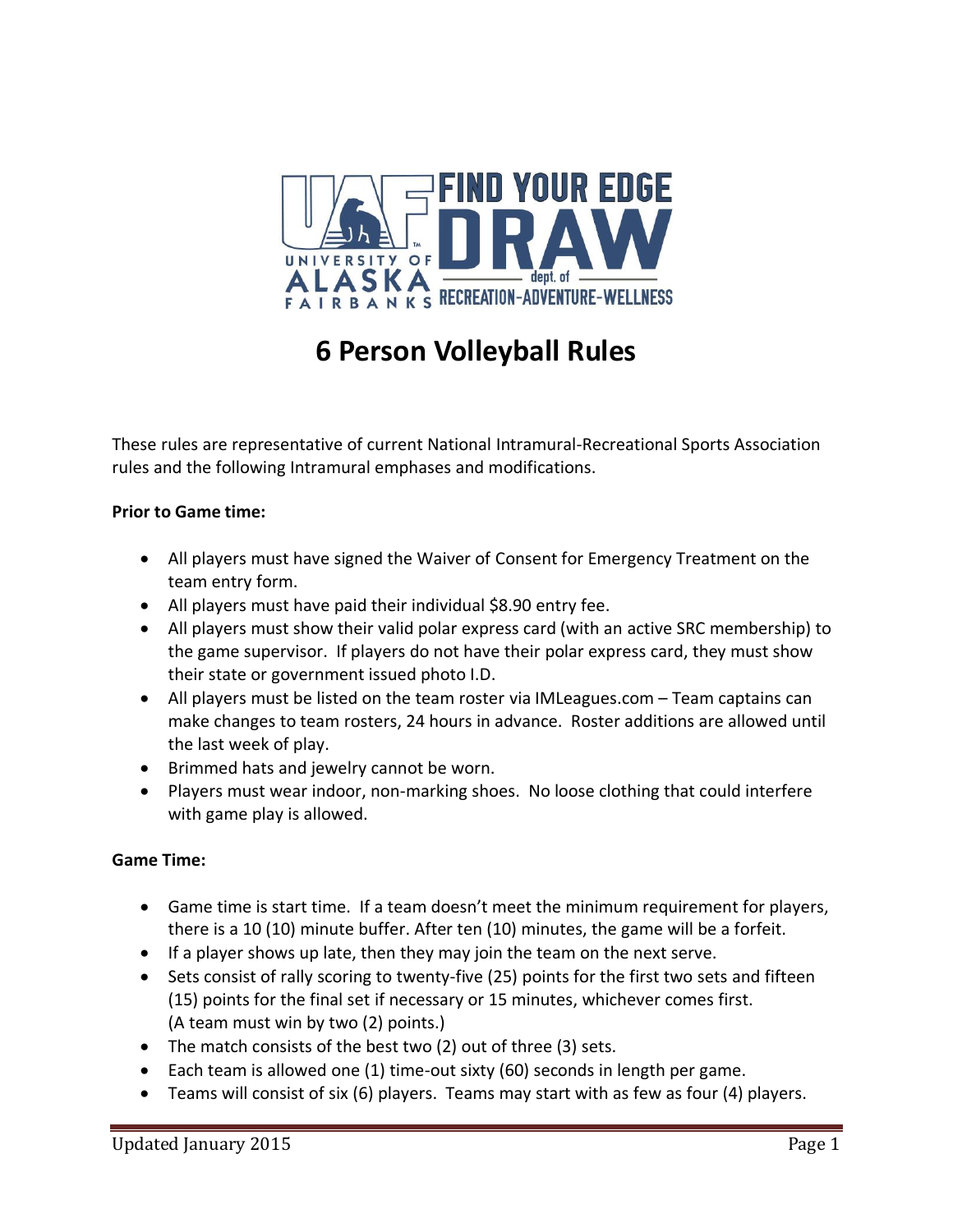If for some reason during the game a team drops below the minimum required players, they may still play. They need to start the match with the minimum.

- Expect games to be self-officiated, unless determined otherwise by the UAF Intramural Supervisor Staff or the Wellness Coordinator. If both teams cannot agree on a call, they may ask the designated score keeper (who is not an official referee) for their take on the call; if an agreement regarding a call still fails to be agreed upon or the score keeper did not see the play, the point must be replayed. If there is an official referee for the game, they have final say regarding the call.
- Any player that is bleeding must leave the game immediately. The bleeding must be stopped and the wound securely covered with a bandage before that player can continue.

# **Alternating Point/Side Out:**

• If any member of the receiving team commits an infraction, one (1) point is awarded to the opposing team; if the infraction is made by the serving team, a *side out* is called and a point is awarded.

#### **Service:**

- The team listed as the home team as the first serve. Serves will alternate for each following set of the match.
- The serve must be announced by the serving player prior to the player making contact with the ball.
- A served ball can hit the top of the net.
- Members of the serving team cannot not distract the opposing team or form a screen during service.
- Players may not block or attack a serve.
- The ball must be received with a legal pass off the serve*.*

# **Playing the Ball:**

- On a hard driven ball, a defensive player may use any part of his/her body above the waist to play the ball. The ball may also be played after making contact with a player's foot, but only if the foot is planted in its position on the floor.
- A ball that passes over the net between the sidelines (red and white posts) is in play.
- A return may be recovered from the net provided the player avoids contact with the net.
- After once contacting the ball, a player cannot touch it again until it has been touched by the other player. If a player touches a ball twice in a row, the infraction is called, possession alternated, and one (1) point is given to the opposing team. (Exception: a block touch does not count as a hit).
- No double hits are allowed.
- The ball may not be thrown.
- The ball cannot be hit with two open hands (behind the head, below the waist, or underhand). The ball may never rest in the palms of the receiver.